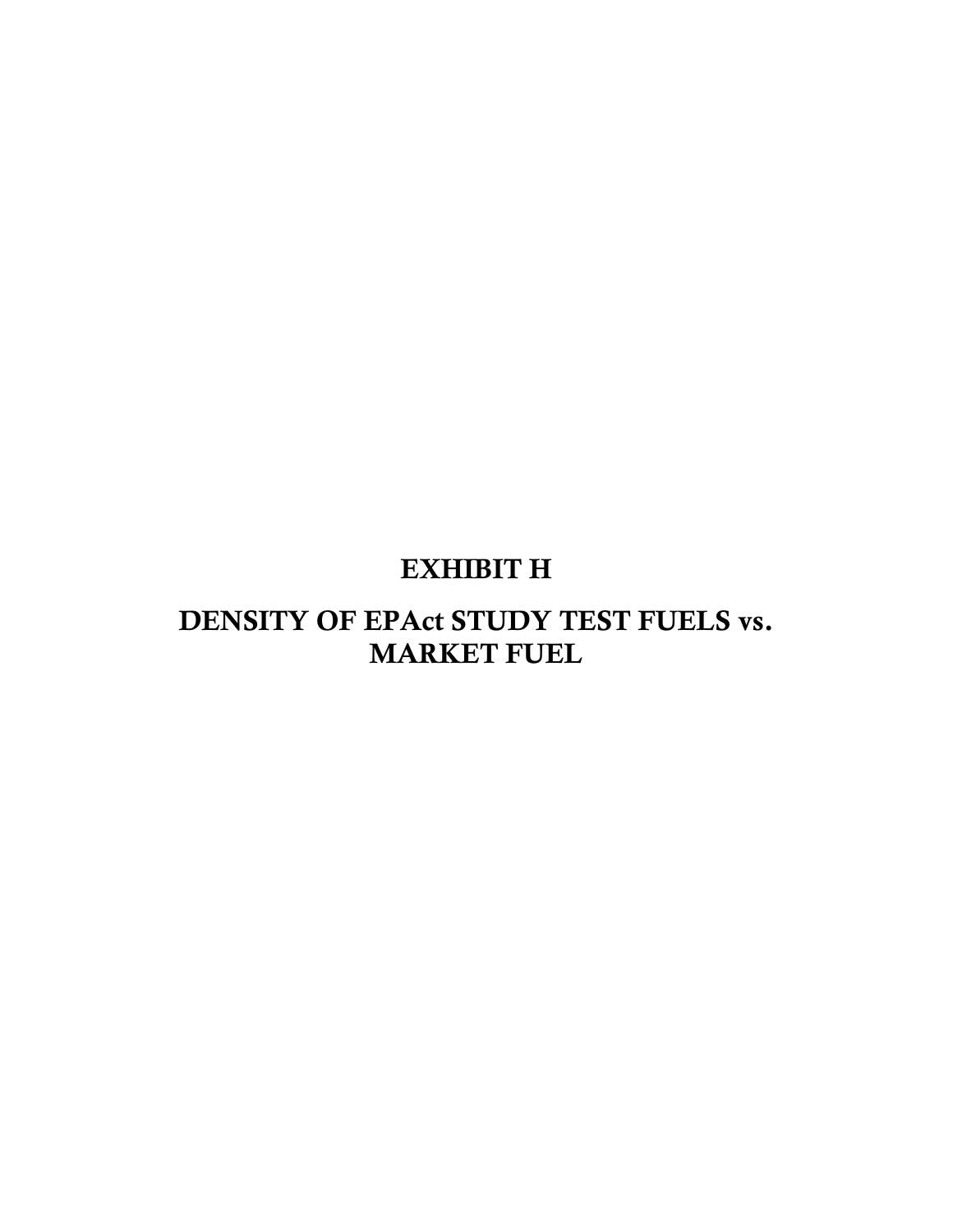#### EXHIBIT H

## DENSITY OF EPAct STUDY TEST FUELS vs. MARKET FUEL TABLE OF CONTENTS

Page

| Density and Ethanol Content in the EPAct Study and Market FuelH-1 |  |
|-------------------------------------------------------------------|--|
|                                                                   |  |
| Density and Ethanol Content of EPAct Study Test Fuels H-3         |  |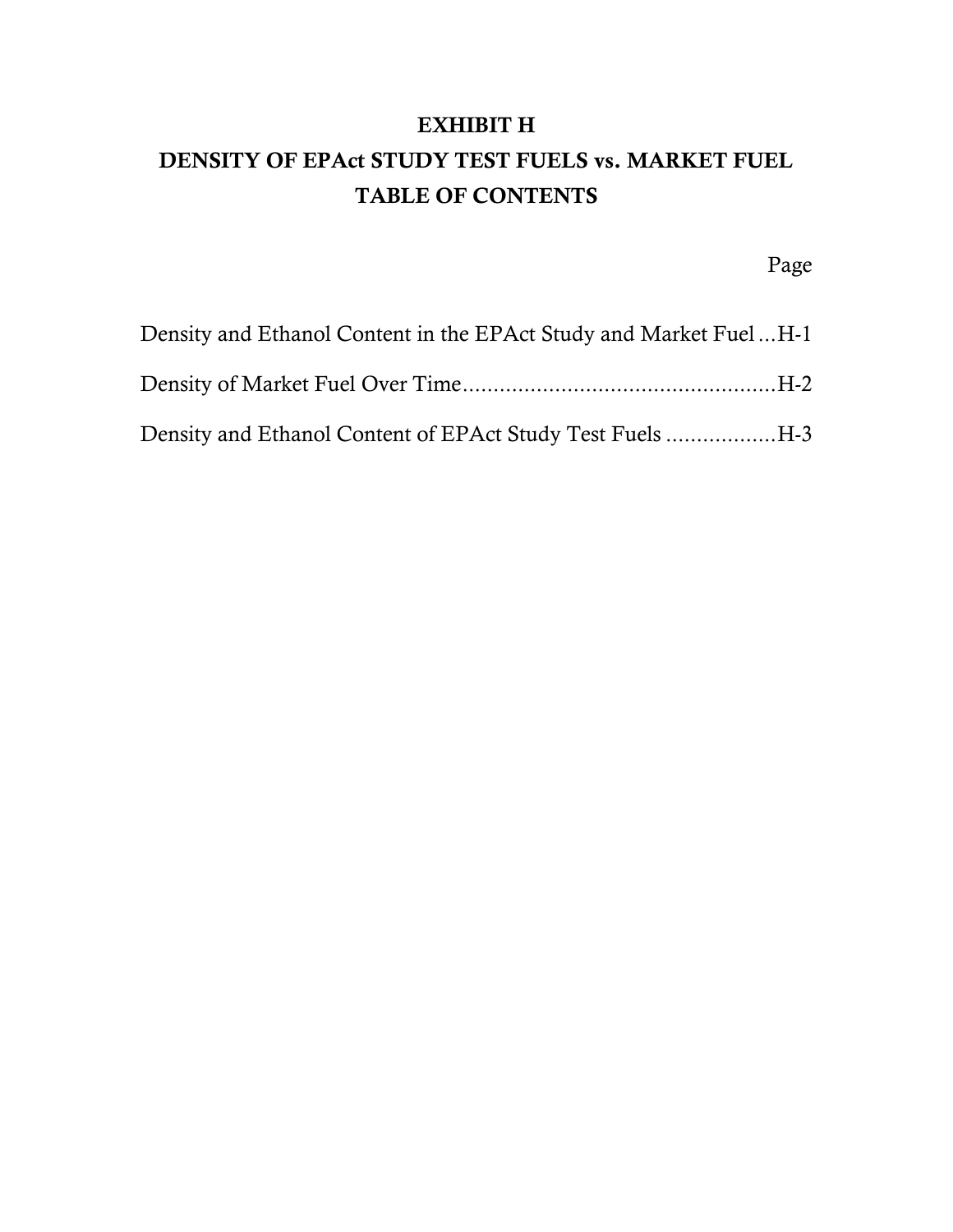<span id="page-2-0"></span>

#### <span id="page-2-1"></span>Density and Ethanol Content in the EPAct Study and Market Fuels<sup>1</sup>



<sup>&</sup>lt;sup>1</sup> Market fuel data represents the average density and ethanol content of market regular gasoline sampled nationwide by the Auto Alliance from 2003 to 2015, excluding Fairbanks, Alaska, where the gasoline contains no ethanol. The EPAct data represents the average density for each of the four ethanol blend levels tested in the EPAct study. *See infra* at H-3. The density of a pre-ethanol blendstock is calculated from the density of the finished fuel using the following formula:

 $\overline{a}$ 

Blendstock Density = Finished Fuel Density -Ethanol Content  $\frac{100}{100}$   $\times$  0.7893 100 - Ethanol Content 100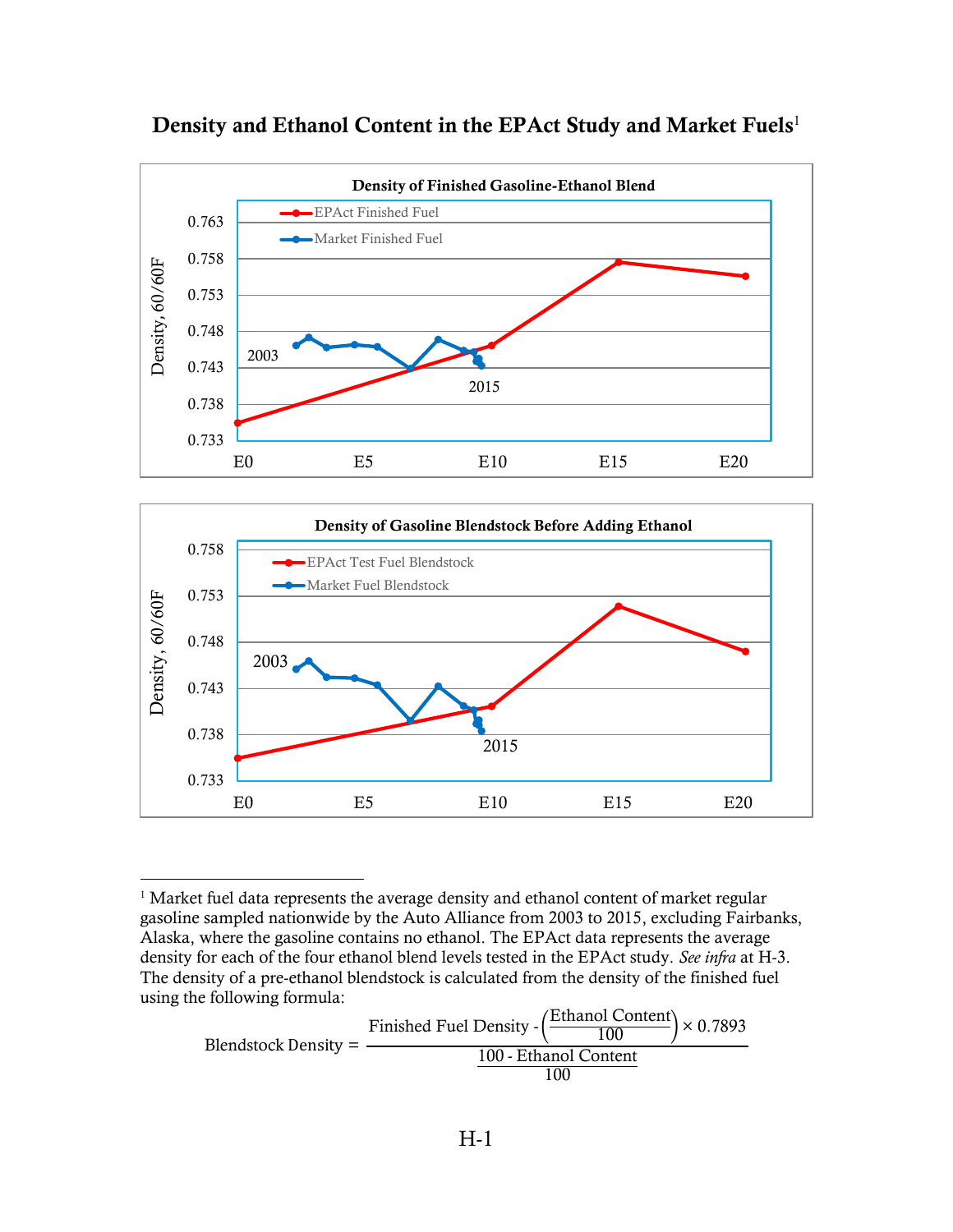<span id="page-3-0"></span>

### Density of Market Fuel Over Time<sup>2</sup>

 $\overline{a}$ 

<sup>&</sup>lt;sup>2</sup> "Finished Fuel" data (blue bars) represents the annual average density of regular gasoline sampled nationwide by the Auto Alliance from 2003 to 2015, excluding Fairbanks, Alaska, where the gasoline contains no ethanol. The density of the blendstock before adding ethanol (green bars) is calculated using the blendstock density formula. *See supra* note [1.](#page-2-1)